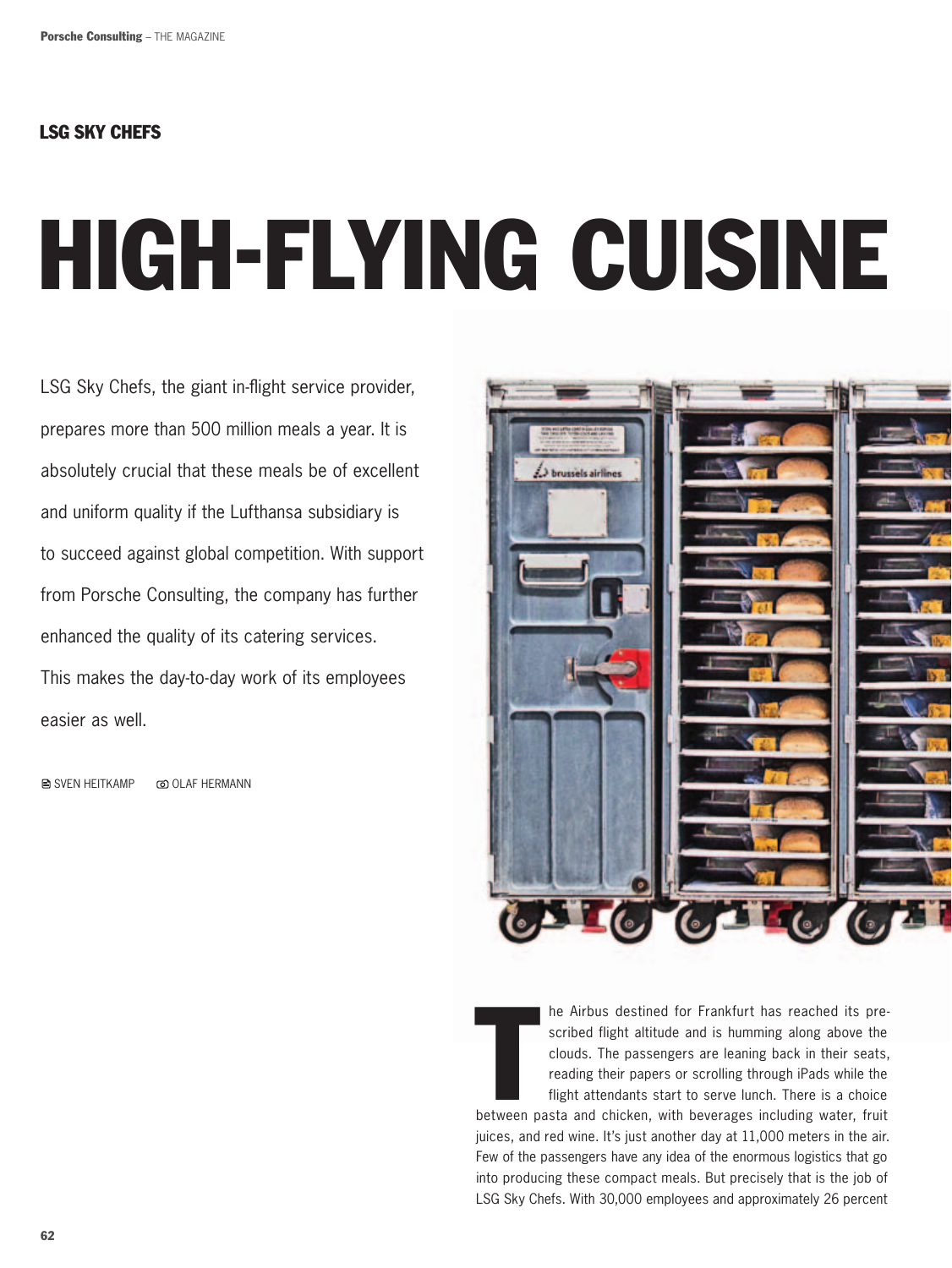## for High Flyers



of the market, this Lufthansa subsidiary is the world's largest provider in the global in-flight service sector. It makes more than 500 million meals a year for people of every cultural background.

The key to the company's success consists of uniform, superior quality standards for customers all around the world, regardless of whether they are located in Europe, Asia, the Middle East, North America, or South America. For all of them, as far as the company is concerned, a tomato is never just a tomato. If a customer wants a cherry tomato as a garnish, that is what it will be—substituting even a different type of cocktail

tomato would be an error. As would cutting fruit into four instead of the specified six pieces. The industry is known for its high level of pressure, and its zero tolerance for error. A passenger should never feel disadvantaged. "Our delivery must always be 100 percent correct," says Dr. Udo Lange, Senior Vice President Operational Excellence.

 $\rightarrow$ In order to further optimize delivery reliability for its more than 300 airline customers, this in-flight service provider sought support from Porsche Consulting. "Our stated aim was to introduce higher quality into the entire system," says Björn Scheel, Vice President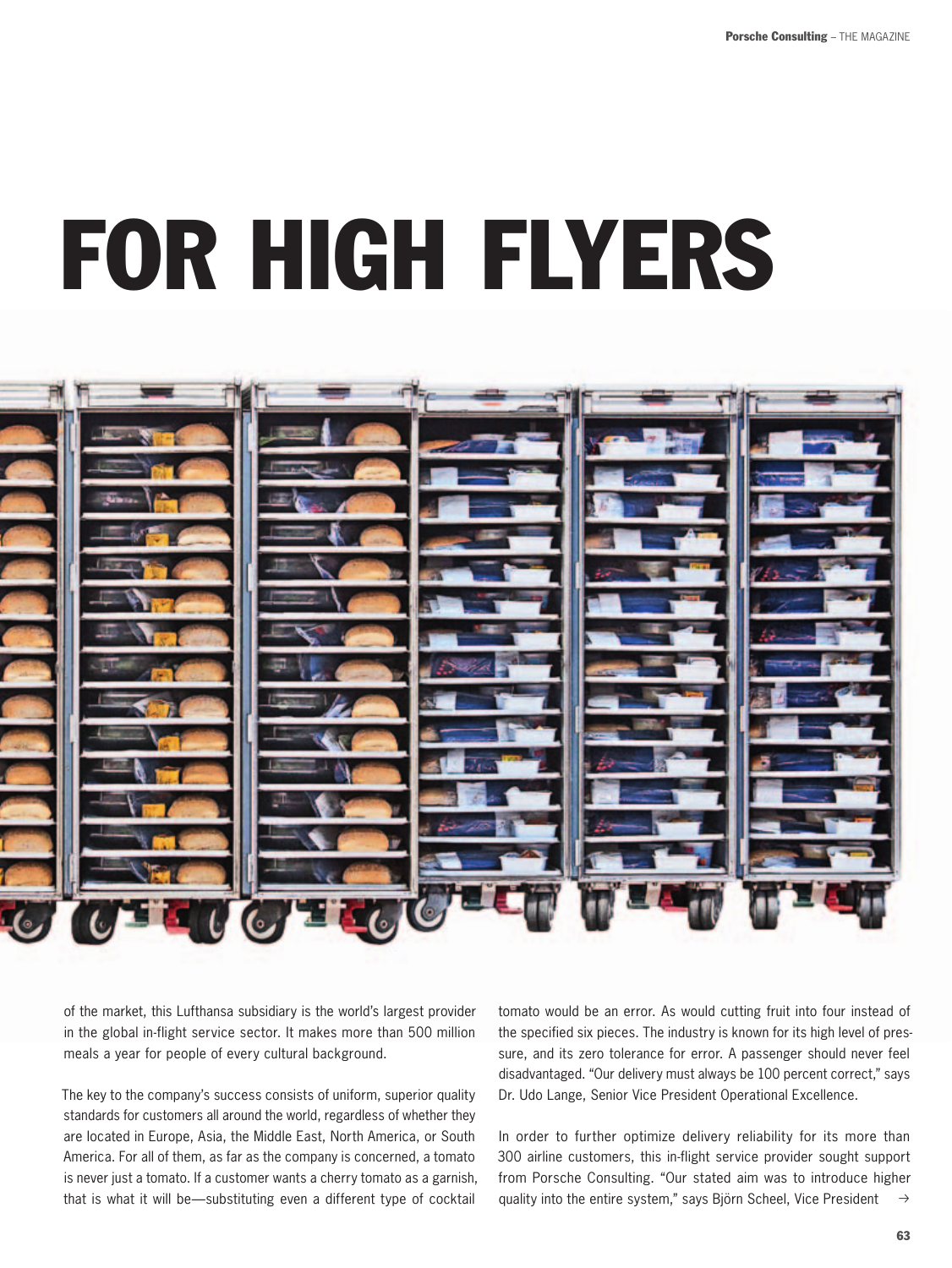Operational Excellence Europe. This led to the creation of the company's own Operative Quality Management System, or OQMS, at the production site in Brussels to serve as a pilot project for the entire corporate group. OQMS is a sophisticated yet simple early warning system of quality loops: a system that keeps the LSG Sky Chefs cooks on a clear course and that provides a streamlined overview of individual areas (see "Creating Quality" article on the opposite page).

The customer service center at Brussels International Airport in the suburb of Zaventem is not just a large-scale kitchen. It is a factory. Delivery trucks supply its high-bay warehouse with everything that passengers might desire on board—from infant formula and chocolate mousse to rice soup. The individual products move from the warehouse into the factory's production cycle on demand. Fresh fruit and vegetables are sent to the "cold kitchen," while the "warm kitchen" prepares main courses in huge pots and pans for dishes to be enjoyed by first-class passengers. The meals are then immediately cooled to comply with strict hygiene regulations. After being packaged on airline trays and loaded onto trolleys, they wait in refrigerated storehouses for transport to their respective airplanes. The Brussels site can supply as many as 35,000 meals—per day. Around midday, its spacious work areas and winding corridors are the scene of intense activity. Kettles boil while cooks roll out dough on enormous baking trays. The aromas of cilantro, mango, chicken, and fresh bread waft through the air. Employees at long tables dress rows of identical little salads. Before them stands a golden standard—a model portion that has to be precisely copied a thousand times. Nearly everything is done by hand by the more than 300 people who work here. Flexibility is of paramount importance because the catering business is extremely fast-moving. Airlines regularly change their culinary offerings in order to provide passengers with variety. So meal designers at LSG Sky Chefs work together with the airlines' catering experts to create new individual courses. These specifications then have to be put into practice in the kitchen. The process is now supported by OQMS. Based on a thorough analysis of production procedures, OQMS has introduced "quality gates" at five interfaces located in the warehouses, the kitchens, and the delivery area itself. Instead of the random checks previously performed on the food items shortly before delivery, quality is now monitored after each stage of production.

"The basic idea was to place the quality checks where the work is done, instead of putting them at the end of the value-added chain," says Scheel. This transfers a greater share of responsibility from the quality department to the production staff. While constant monitoring takes a certain effort, "we save a lot of time thanks to better operating processes," says Tony Green, Managing Director Belgium.

Employees recognize this as well. Whereas it used to be the case that an urgent phone call might require rapid adjustment to a delivery shortly before takeoff because a fork or condiment was missing, the atmosphere in the kitchen is now more relaxed. As Scheel puts it, "the red phone no longer rings."  $\leftarrow$ 





A model is used to fill each plate at LSG Sky Chefs. To ensure uniform appearance, quality has to be tested and visualized on a continuous basis.